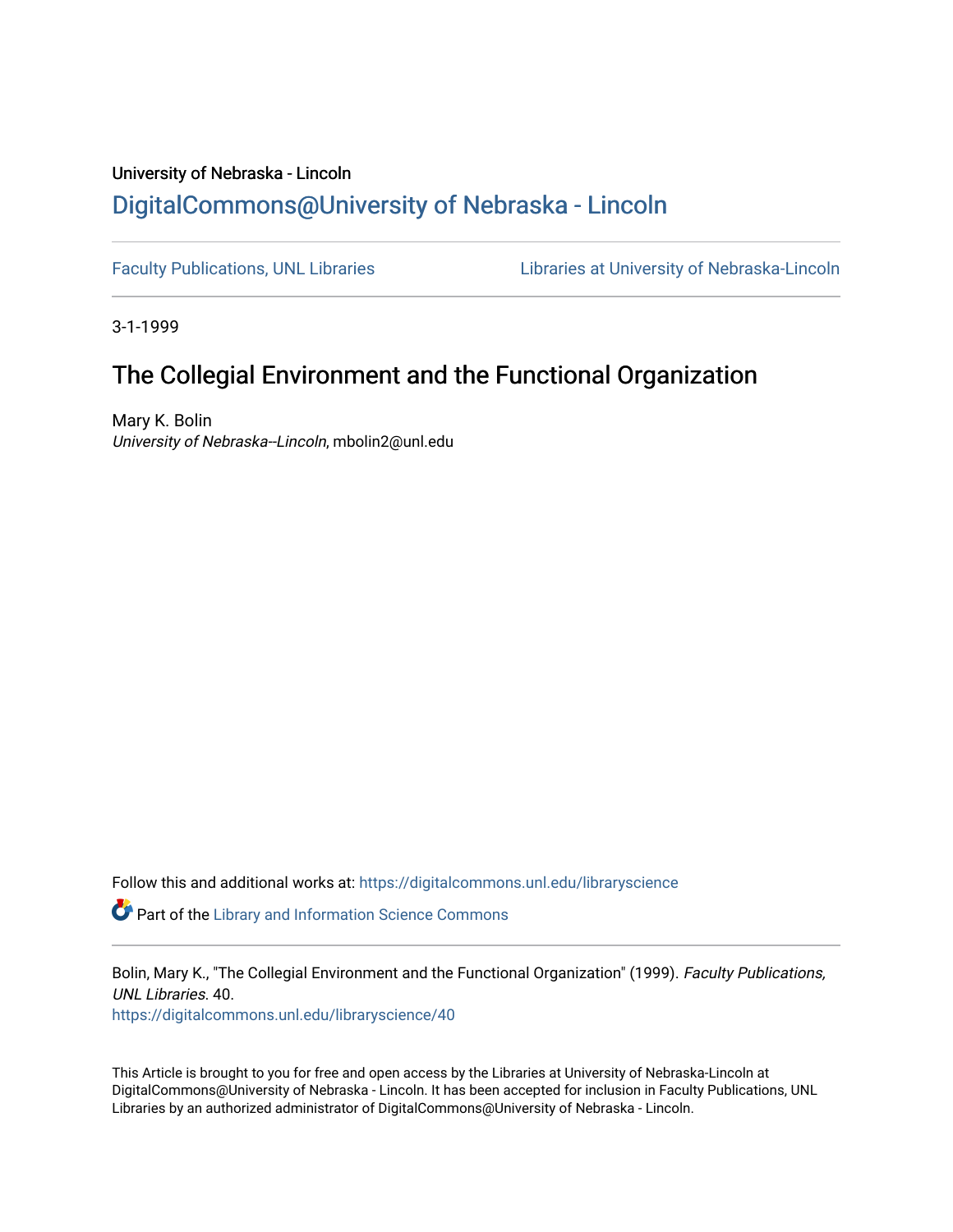# The Collegial Environment and the Functional Organization

# Mary K. Bolin

**SUMMARY.** Libraries are generally organized by function in order to carry out their mission efficiently. Academic librarians who are faculty also have a collegial organization that exists apart from any functional arrangement. Public and technical services librarians in this sort of organization are colleagues who have responsibility for the library in the way that teaching faculty are responsible for the programs in their departments. This article discusses the characteristics of the successful collegial organization and the relationship of technical and public services librarians in a collegial library. *[Article copies available for a fee from The Haworth Document Delivery Service: 1-800-342-9678. E-mail address: getinfo@haworthpressinc.com <Website: [http://www.haworthpressinc.com>](http://www.haworthpressinc.com)]*

**KEYWORDS.** Organizational change, academic libraries, library organization, library administration, technical services, public services, collegiality

#### *INTRODUCTION*

"Everything is assigned and nothing is assigned"-this paradox is at the heart of Allen Veaner's "last word" on the subject of academic librarianship.<sup>1</sup> Librarians have what he terms "programmatic responsibilities" and ''programmatic leadership'' which operate from a ''node of power and influ-

E 2000 by The Haworth Press, Inc. All rights reserved. *49*

<sup>[</sup>Haworth co-indexing entry note]: ''The Collegial Environment and the Functional Organization.'' Bolin, Mary K. Co-published simultaneously in *Journal of Library Administration* (The Haworth Information Press, an imprint of The Haworth Press, Inc.) Vol. 29, No. 2, 1999, pp. 49-61; and: *Integration in the Library Organization* (ed: Christine E. Thompson) The Haworth Information Press, an imprint of The Haworth Press, Inc., 2000, pp. 49-61. Single or multiple copies of this article are available for a fee from The Haworth Document Delivery Service [1-800-342-9678, 9:00 a.m. - 5:00 p.m. (EST). E-mail address: getinfo@haworthpressinc.com].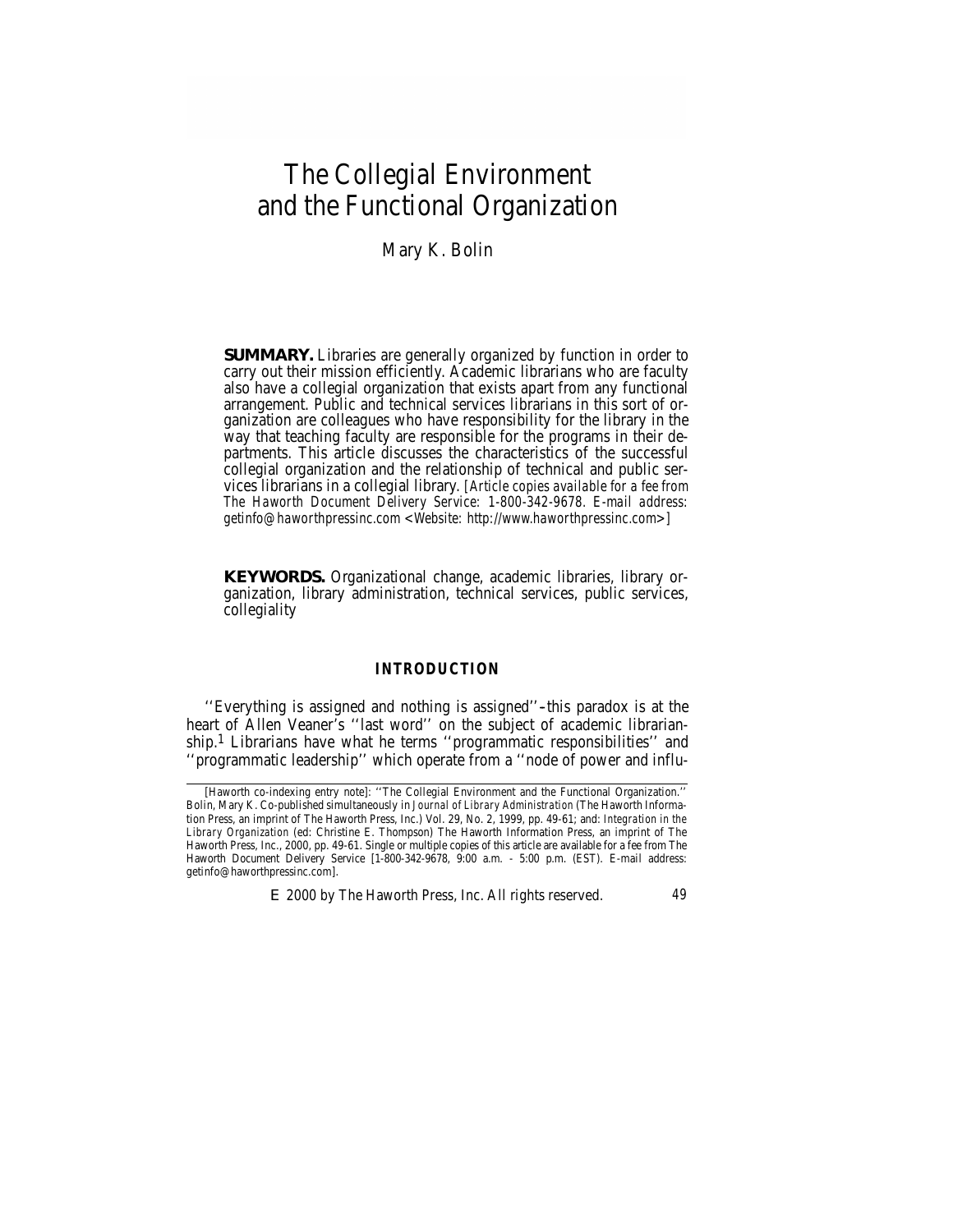ence,'' rather than deferentially and self-effacingly responding only to perceived or expressed needs.2 This paradigm demands that librarians be able to think subtly, tolerate ambiguity, make a distinction between themselves and non-librarians, and take responsibility for something that is not a ''list of tasks'' but a *program*. 3

Veaner dismisses the idea that organizational models such as teams or matrices are the key to achieving the paradigm that he describes. He does not speak directly to the explosive issue of faculty status for academic librarians. Moreover, it is not necessary for academic librarians to be faculty for them to assume responsibility and leadership in the way that Veaner describes. But implied in his dismissal of the organizational experiments and his argument for programmatic responsibility is the separation of functional arrangement from the library's professional or collegial organization.

The issue of faculty status for librarians has been talked to death, with a lot of heat, but also with some light having been shed. Many of the arguments against it make points that must be dealt with, including the strained comparisons between librarianship and teaching, and the implication that librarians must assume a false identity in order to gain respect. The many versions of some sort of faculty status which exist in different institutions make it impossible to say that it has been a success, a failure, or something in-between. However, the paradigm described by Veaner *can* work, and it can work in the collegial environment that is necessary for librarians to be successful faculty.

All organizations are imperfect. Some organizations may have a functional arrangement that impedes service, and changing that arrangement may improve service. Nevertheless, even the best functional organization will not prevent incompetence, mediocrity, and failure, because the baggage that each person brings to a workplace guarantees that no organization can be made perfectly efficient or perfectly anything. A collegial library organization will have its share of imperfection and irrationality as well.

This article describes the characteristics of the successful collegial organization and the interaction between the collegial library faculty and the library functions, and particularly the traditional technical and public services.

### *HISTORICAL SETTING*

Academic libraries share an environment with higher education in general. This has been described at length many times: the competition for scarce resources, the demand for accountability from governing bodies and citizens, the rapid technological development, and the new players providing even more competition. In this environment, the academic library is trying to find its place, just as colleges and universities in general are doing. Within the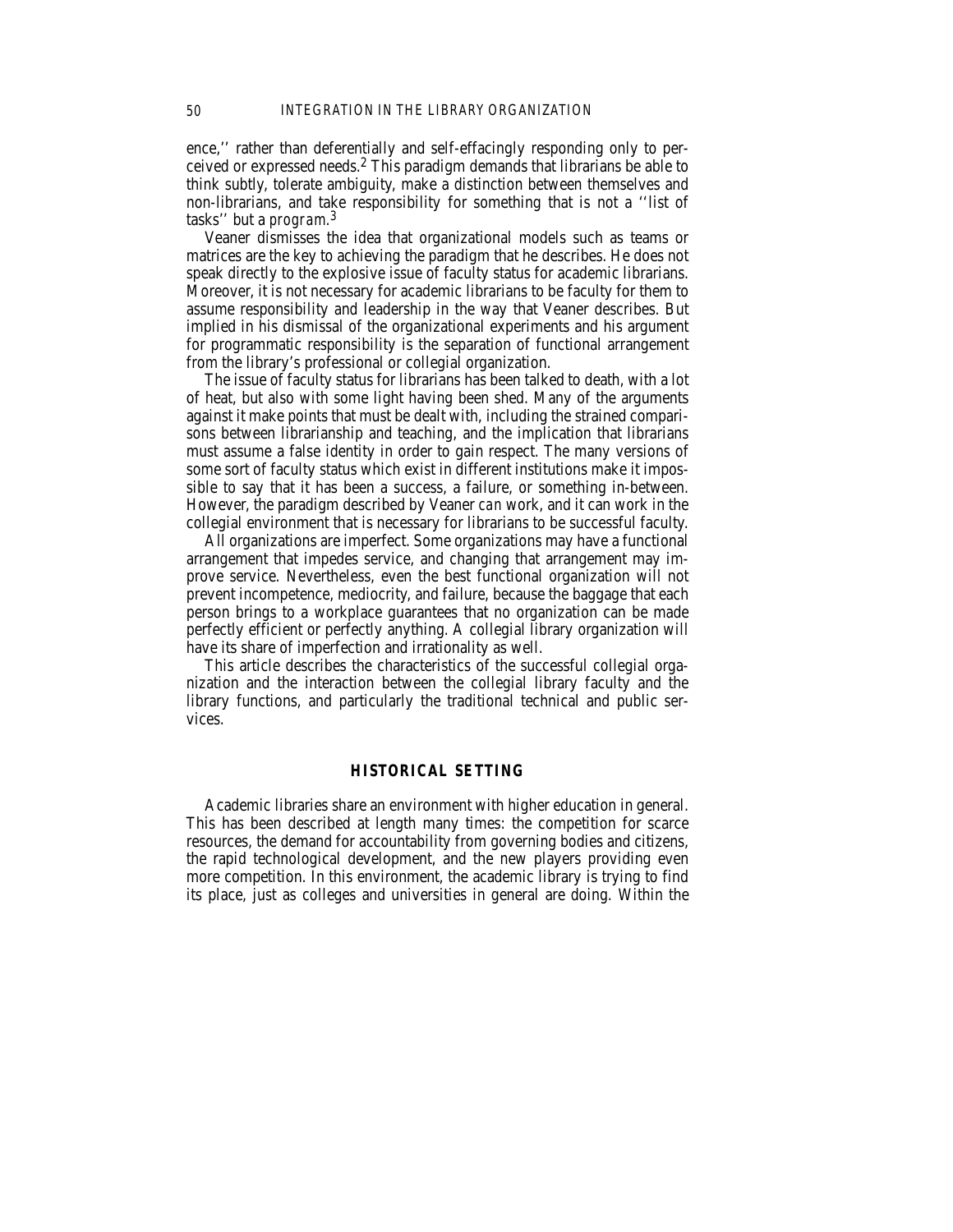library, public services departments are asking what ''reference'' might be these days, bibliographers ponder the concept of a ''collection,'' and technical services examines the very nature of ''acquiring'' and giving ''access'' to information.

Taking a step backward, the most recent iteration of faculty status for academic librarians arose during a time when higher education was looking at governance arrangements.<sup>4</sup> The changes to higher education in the late 1960s and shortly after represented a reaction against top-down management, and products of that time include student evaluation of teaching, newlycreated or revived faculty senates, and a generally more participative climate. The desire of librarians to take their place in this reshaped collegial model is represented by the Association of College and Research Libraries (ACRL) documents on faculty status.<sup>5</sup>

#### *The Collegial Organization*

As the name implies, the collegial organization consists of faculty who are colleagues, without regard for specific position. This form of organization grew and developed over a long period of time as colleges and universities evolved, and is a model designed for the scholarly pursuits of teaching and the activities that accompany it. Although many people work for the university, only the faculty members belong to the collegial organization. The collegial organization makes recommendations on promotion and tenure, has responsibility for the curriculum for each program, and carries out governance responsibilities through departmental, college, and university-wide committees.

While academic freedom and faculty governance are crucial characteristics of the collegial organization, there are checks on faculty authority. The university administration and governing boards have the ultimate authority in budget allocation and decision-making. Students, alumni, accrediting agencies, legislative bodies, and citizens all have authority or influence as well. To glamorize or romanticize the idea of being faculty is to misunderstand or deny its messy reality, especially in today's climate, which is often critical of, if not adversarial toward, the traditions of higher education.

#### *THE TEACHING DEPARTMENT*

Faculty in a teaching department $6$  are assigned courses by the department head, with participation, negotiation, cajoling, bargaining, and so on. There are many issues involved in this assignment, including the interests and expertise of the faculty member and the needs of the department and university. However, once the teaching load is assigned, the faculty member is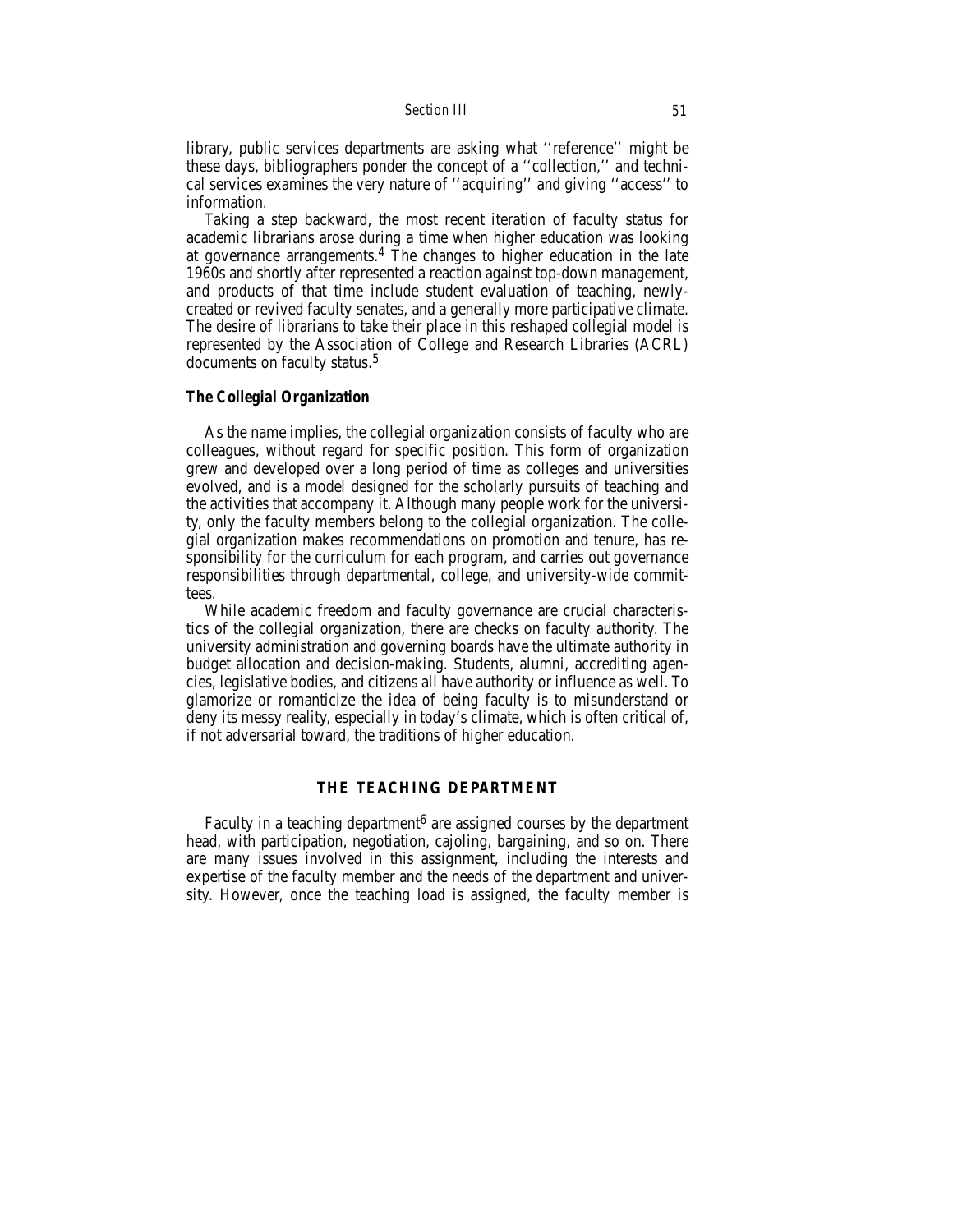responsible for the course as it is officially described in the catalog, and independent and autonomous within the confines of political and academic reality. The faculty member's scholarship usually relates in some way, to a greater or lesser extent, to the courses taught.

The role of teaching and the nature of scholarship are being debated on many campuses. The model of scholarship proposed by Ernest Boyer has been influential.7 Boyer proposes four kinds of scholarship: of discovery, integration, application, and teaching. This model attempts to give faculty from different departments and disciplines different kinds of scholarship that best fit their subject, assignment, and talents. The attention in recent years to the role of teaching and the value of different kinds of scholarship shows that teaching faculty are not monolithic and by no means universally satisfied with the status quo.

### *THE COLLEGIAL LIBRARY*

The library faculty, i.e., the librarians only, constitute the collegial library organization. Without regard for functional differences, library faculty make promotion and tenure recommendations, and have responsibility for the library, as if it were the curriculum in a teaching department. Library faculty have research and service as an integral part of their assignment.

The library situation is comparable to the teaching department in a number of ways. Reference, cataloging, collection management, and so on, are assigned, balancing library needs with faculty expertise and ability. Library faculty may not necessarily enjoy the autonomy of teaching faculty, however. They may be observed and monitored at the reference desk by their colleagues, constrained beyond necessity not only by the supposed requirements of shared cataloging standards but by local procedures, and by pressure from teaching faculty to manage the collection in a certain way. The view of librarianship as ''service'' with its connotation of response and reaction may constrain us as well. On the other hand, teaching faculty have ''interference'' and constraints as well, including the need to have satisfactory student evaluation scores, pressure to maintain or increase enrollment, and so on.

The Boyer model of scholarship is useful for librarians. The research interests of librarians can grow out of the applied research they do routinely, in which ''the library is the laboratory.''8 The work of the academic librarian can be the raw material for the scholarship of application. Far from needing ''release time'' to do research, librarians have the potential for a close relationship between library assignment and the research that can grow out of it, so that scholarship is integrated with librarianship, and is not a discrete ''add-on.''

One complex problem is the role of managers and administrators in the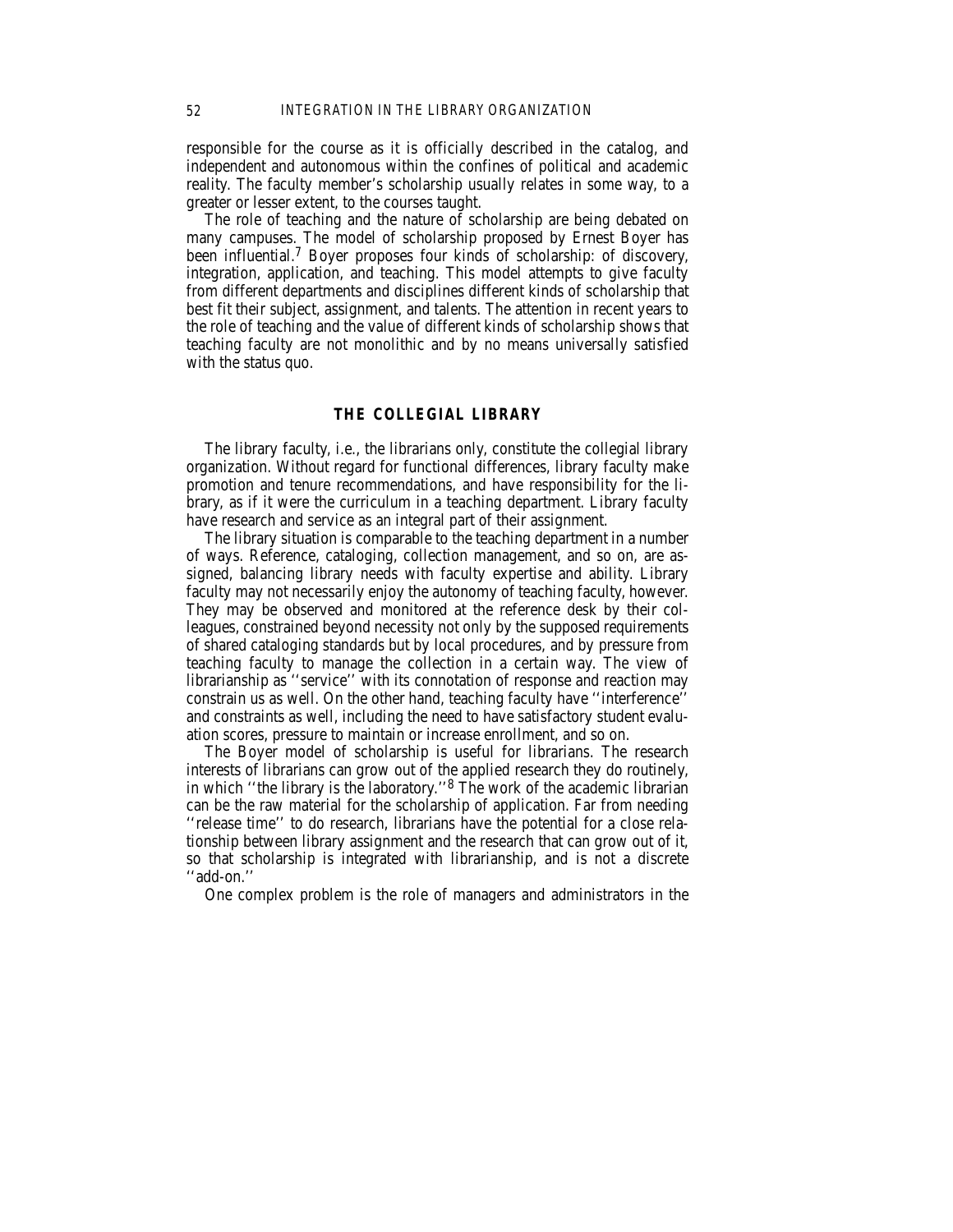#### *Section III 53*

collegial organization. While teaching departments are relatively flat, the departmentalization and increased administration that came with the rise of the modern university in the nineteenth century brought a more specialized and hierarchical arrangement to all parts of the university.<sup>9</sup> The academic library grew more specialized and hierarchical as modern librarianship grew along with the modern university. Tucker describes the role of the academic department head as a ''first among equals'' who nevertheless has administrative responsibilities such as planning, budgeting, evaluation, and faculty development.10 Bloss and Lanier have described a similar set of responsibilities for library department heads, even in a non-traditional functional organiza $t$ <sub>ion</sub> $11$ 

In some of the most important and influential recent literature on the academic library organization, Mitchell and Morton emphasize the need for library faculty to be acculturated to the scholarly life,<sup>12</sup> Veaner describes the set of attitudes necessary for librarians to have a paradigm of ''programmatic responsibility,"<sup>13</sup> and Hill describes the characteristics of librarianship as a profession and how those characteristics relate to the collegial model.<sup>14</sup> These three articles provide the complete conceptual framework for a successful collegial and functional organization for academic librarians.

Despite the existence of these well-reasoned and persuasive roadmaps to a collegial library, there is hardly a sorer topic in academic librarianship than the question of faculty status for librarians. There are a number of valid criticisms to be made of the faculty model for librarians, but one real reason for the bitterness and strife that surround this issue is in the implementation it has received in various libraries. There may be conceptual difficulties with the model, but ambiguity and even contradiction are more easily tolerated than bad management. Modern academic librarianship grew up with the modern university, and their origins have much in common, but the problem with faculty status for librarians is failure of library administrators to make a real commitment to it and provide a supportive environment. The brilliant systematizing of Melvil Dewey had an obvious human resources agenda-the oppressive, prescriptive ''busyness'' that still afflicts many libraries today. Nor is this limited to libraries. Rudolph remarks of the rise of industrialized ''academic man'' in the early twentieth century, ''the cult of efficiency sustained the old paternal purposes.''15

Debate on faculty status centers on the supposed conflict between the demands of library service (the functional organization) and of scholarship and faculty governance. One common objection is the supposed need for librarians to work a conventional weekly and daily schedule. Another objection is present but not often stated: the traditional egalitarianism of many librarians that makes them reluctant to make a point of the difference between themselves and other library employees. Implicit also is the insecurity of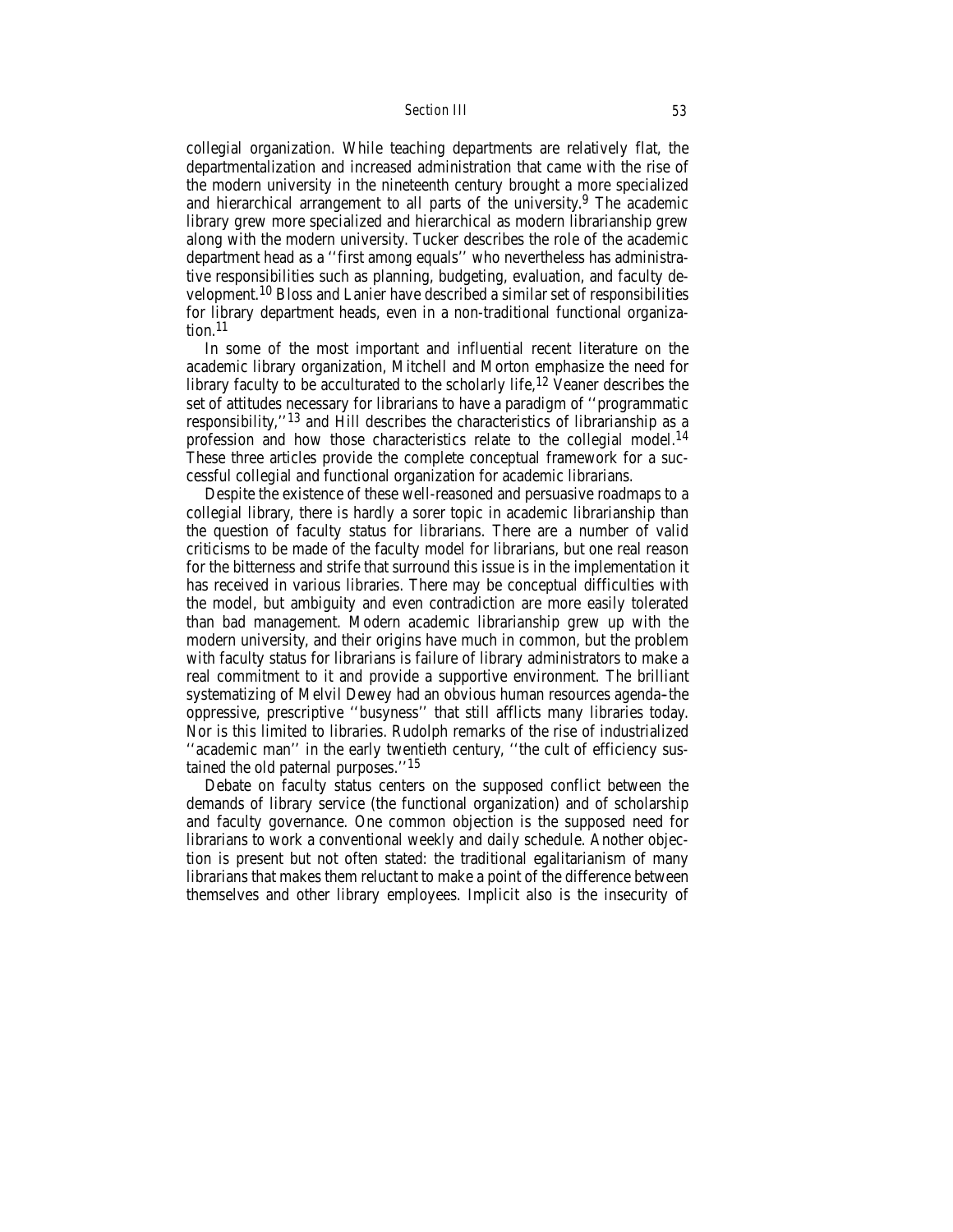some librarians regarding their qualifications, scholarly and professional. Both these qualities are part of the lack of socialization into the scholarly outlook, which makes some librarians reject the idea of being faculty. Selffulfilling prophecies that result from this are the view that faculty activity will interfere with "real work," and the perception that teaching faculty do not accept librarians as colleagues.

The collegial organization demands that librarians view themselves as scholars in charge of a program, rather than technicians who have mastered a skill, even a complex and important skill. It demands that they be willing to make a sharp distinction between the responsibilities they have as faculty and the responsibilities of other library employees who are not faculty. It demands that they deal with faculty from outside the library as peers. Why are these demands difficult? They may be difficult in themselves, but they are also in conflict with the actual values of many libraries. It is not surprising that librarians resent the idea of faculty status when it often has been implemented so badly.

#### *TECHNICAL SERVICES*

There are particular problems and benefits for technical services librarians in the collegial organization. The first problem for technical services is the idea that academic librarianship is a form of ''teaching.'' Wilson describes this pervasive and facile analogy as an ''organization fiction'' by which librarians rationalize the fact that they are often perceived negatively, controlling scarce resources.16 She dismisses educational differences and other factors in analyzing why teaching faculty reject the notion that librarians are teachers, seeing the reason as simply that they can see no similarity between teaching and librarianship.

Ackerman states that the ''[ACRL] Statement on Faculty Status of College and University Librarians (1975), . . . [t]aken at face value, . . . excludes librarians without substantial teaching and research functions from faculty status,'' although in a second document, ''The Standards for Faculty Status of College and University Librarians . . . by accepting professional responsibilities in particular areas of competence . . . they blanket in all librarians.''17 Despite the more inclusive language of the second document, this concept of librarianship as a form of teaching underlies the way the profession has conceived and argued for faculty status.

Hill counters this notion, including among the ''characteristics of librarianship'' the concepts of librarianship as ''an academic discipline in its own right,'' with ''its own foundation of theory and practice,'' the basis for which is ''organization, evaluation, and provision of access to information.''18 This is the workable and acceptable conceptual basis for a collegial library; how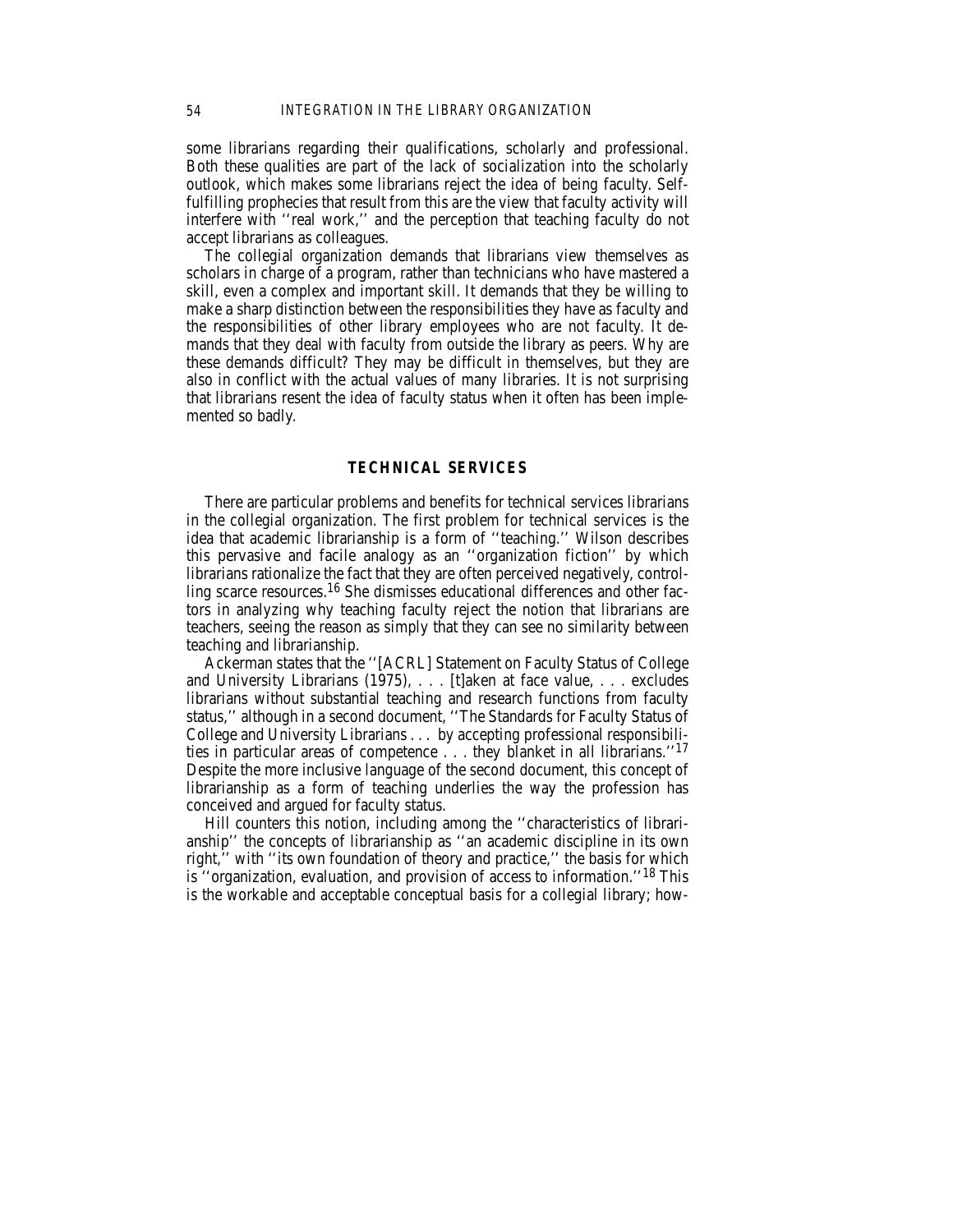ever, the persistent ''backroom'' image and resulting lower status of technical services has not changed substantially despite all the changes of the last thirty years. This can be exacerbated in the collegial organization if librarians are thought to be faculty because of a strained comparison between librarianship and teaching, based on the superficial resemblance between reference and library instruction and some of the activity of teaching departments. McGowan illustrates both the weakness of the comparison and the persistent backroom role assigned to technical services by proposing a clinical model for library faculty as an improvement over the ''librarianship as teaching'' analogy.19 She compares reference librarians to medical school clinicians who treat patients, and assigns technical services librarians the role of radiologist or pathologist in this analogy. (This gives new meaning to the term ''dead serial.'')

Especially when there is a ''librarianship as teaching'' analogy, public services, particularly reference, may be viewed as the default library service, the norm to which all others are compared. This presents two problems for technical services. One is that, while acquisitions, cataloging, and so on, may have a constrained and narrowly defined mission and scope, reference and instruction may grow to include every new service or new way of delivering service. This leaves technical services faculty out in the cold, and may lead to the second problem, which is that they are felt to be missing something at promotion and tenure time, since they may have shared neither in the ''default'' service nor in any innovations in service.

Technical services is production-oriented, and has an almost industrial quality to the flow of material from placing an order to sending an item to the shelf. Like all of librarianship during its modern history, it is task- or methodoriented. Moreover, the so-called ''deprofessionalization'' of cataloging and other technical services functions has caused a sort of identity crisis for some technical services librarians. Activities that were once the province of professional librarians are now done by non-librarians, resulting in increased prominence and responsibility for paraprofessional staff. This is not incompatible with a collegial organization, however. The task-oriented nature of the workflow does not imply that the work of technical services librarians is merely Veaner's abhorred ''list of tasks.''20 ''Deprofessionalization'' can be a kind of ''reprofessionalization,'' in which staff are highly-skilled and able to take over many of the complex but ultimately routine tasks and much of the supervision, leaving technical services librarians to act as planners, managers, problem-solvers, and experts on difficult cases.

The expertise of the faculty is crucial to defining the functions and their relationship to each other in the collegial organization. Looking beyond task-based technical skill does not mean that knowledge and experience are not important. Catalog librarians must be expert catalogers, from knowledge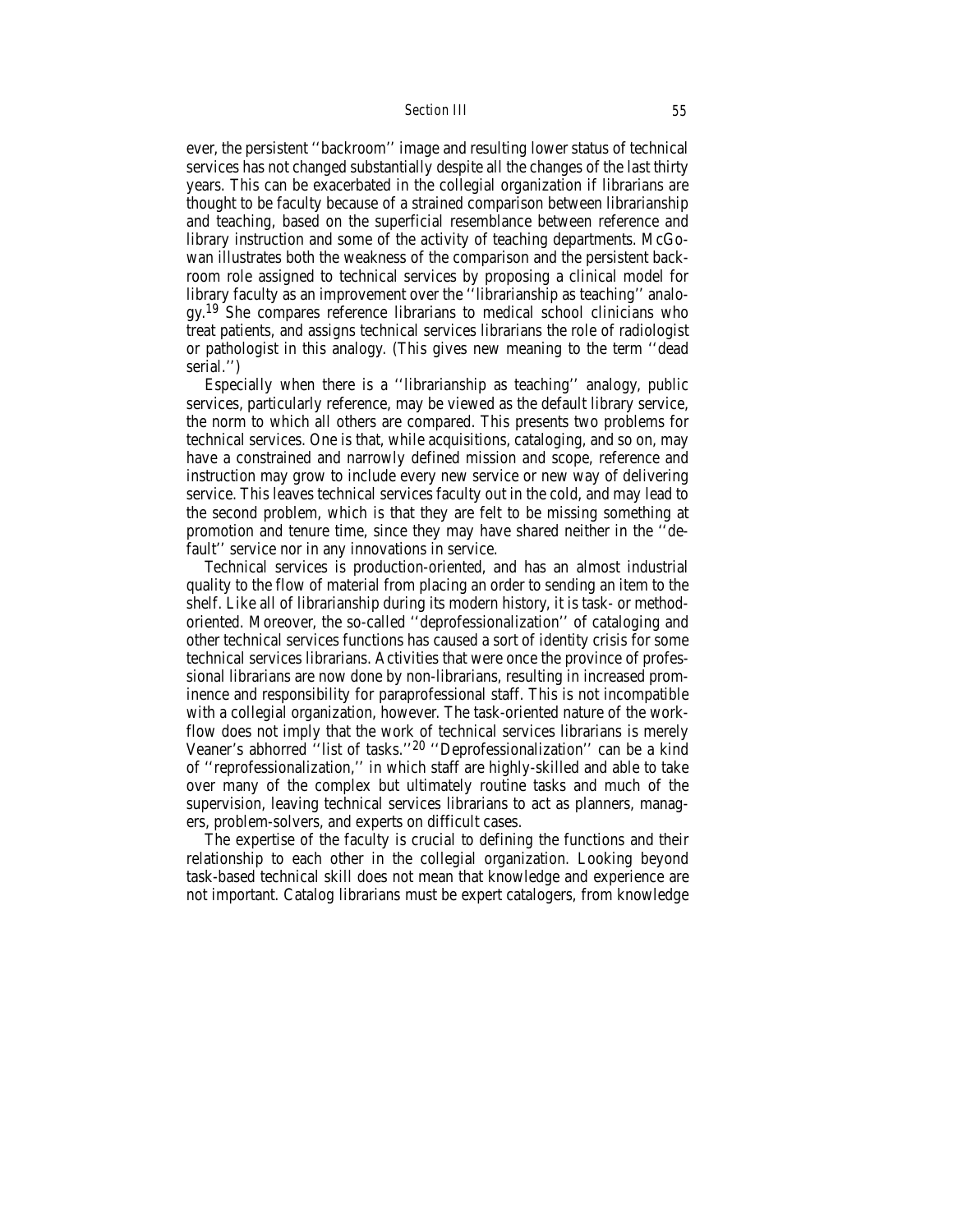of the MARC format to an understanding of the principles of bibliographic control in its broadest sense. Reference librarians, subject bibliographers, acquisitions and serials librarians, all must bring confident expertise to the library program. The heart of scholarship is the love of a subject and the mastery of it. True expertise would allow collegial librarians to create their own ad hoc matrix or team organization, and change it at will. Moreover, just as the collegial library is responsive, but does not merely react to outside demands, technical services librarians in the collegial organization do not merely react to demands from public services but take initiative in planning their part of the library program.

While both Hill and Veaner characterize libraries as generally hierarchical, and Veaner emphasizes the hierarchical nature of the university, technical services departments are traditionally more hierarchical than public services departments, particularly reference departments. Technical services librarians often see promotion to a supervisory or department head position as a sign of progress in a career, whereas reference librarians may find themselves jockeying for position in a flat, undifferentiated department. In the collegial organization, promotion consists not of receiving a supervisory assignment, but promotion in rank, to Associate or full Professor or the equivalent. Like teaching faculty, librarians in the collegial organization can ''progress'' by attaining higher ranks through demonstrating increasing expertise in some aspect of librarianship and the accompanying research and service. This increasing expertise might include supervisory or managerial responsibility, but that is by no means the only kind of ''progress.''

The collegial organization may require managers to rethink their roles as well. Staff have supervisors, because supervisors manage a given task or group of tasks. Faculty members do not have supervisors, because they are colleagues in charge of a program. Department heads may find that their promotion or tenure is being voted on by faculty in their departments, who report (functionally) to them. Not only that, but if managerial positions are overvalued in the traditional functional organization, they may be undervalued in the collegial one. Good management is the key to a successful organization, and department heads must show leadership among library faculty, despite the fact that they are not ''supervisors'' of faculty.

Hill lists as one of the characteristics of libraries that they are ''service organizations.''21 Her point in saying this includes the idea that an academic library serves the needs of a particular institution and designs services to match the needs of that one institution. While that may be true, the hard-todeny idea of libraries as a ''service'' may do more harm than any other truism about libraries. If librarianship is a service, then, in the minds of many, technical services serves public services. This idea interacts with the idea of (public services) librarian as teacher in a way that is potentially very damag-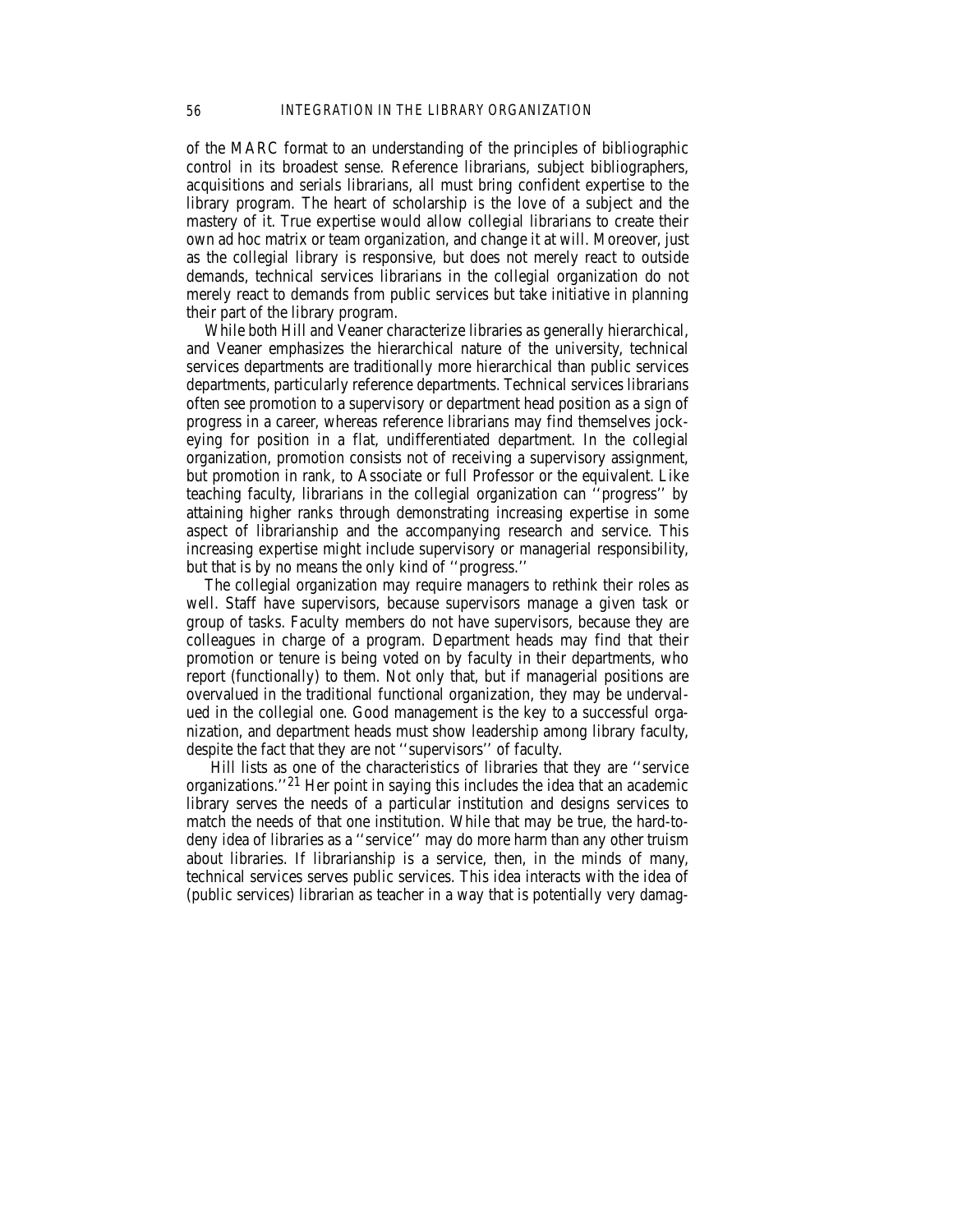#### *Section III 57*

ing to technical services. The library is not a ''service'' any more than the English Department is a ''service'' to students of agriculture and engineering, or any more than any enterprise of any kind is a "service." This view of librarianship as ''service'' will not allow programmatic leadership or responsibility as described by Veaner. As it is implemented, giving service sometimes turns into being *servile*, of which C. S. Lewis remarks, ''By a 'servile' man . . . we mean an abject, submissive man who cringes and flatters. That is not the ancient idea . . . the true servile character is cheeky, shrewd, cunning, up to every trick, always with an eye to the main chance. . . . ''22 The emphasis on librarianship as service often leads to servility in both the senses described: worshipful, cringing adulation of *Dr*. Smith, and his demands, and a decidedly uncollegial feeling toward him when he is not around. Technical Services suffers in this situation, since all the blame and none of the gratitude for ''service'' can be directed there.

# *WORKLOAD AND ASSIGNMENT*

''Everything is assigned and nothing is assigned,'' but faculty must still have workable assignments. This array of assignments will form the basis for annual performance evaluation and for collegial evaluation for promotion and tenure. The missions defined by many universities are teaching, research, and service and faculty workload is divided among these three areas. These three missions can be adapted and adopted by a library faculty. Each librarian would be assigned a portion of librarianship, with research and service being left to the initiative of the individual. This assignment is the mechanism for innovation, because ''assignment'' is assignment of a responsibility, not a task. The librarianship assignment would consist only of cataloging for some librarians, of reference and instruction for some, of reference, instruction, and collection development for others, of administration or management of a function for some, and so on.

The meaning of research is more obvious, although the definition of scholarly activity is being discussed on many campuses. In any case, for a truly collegial organization and genuine faculty status, librarians must embrace scholarship and the idea that they are scholars.

''Service'' is used to mean many things, and can be especially ambiguous if librarianship is defined as a service. Service for faculty members includes the activities of regional and national professional organizations, as well as participation in faculty governance at the local level. Service on campus with other faculty colleagues is essential for a successful collegial library organization.

It is ironic that one of the critiques of faculty status that has been made is that library faculty are evaluated for promotion and tenure primarily on their assignment in librarianship rather than on research activities. If this is true, we are ahead of the game for once. One issue for teaching faculty in recent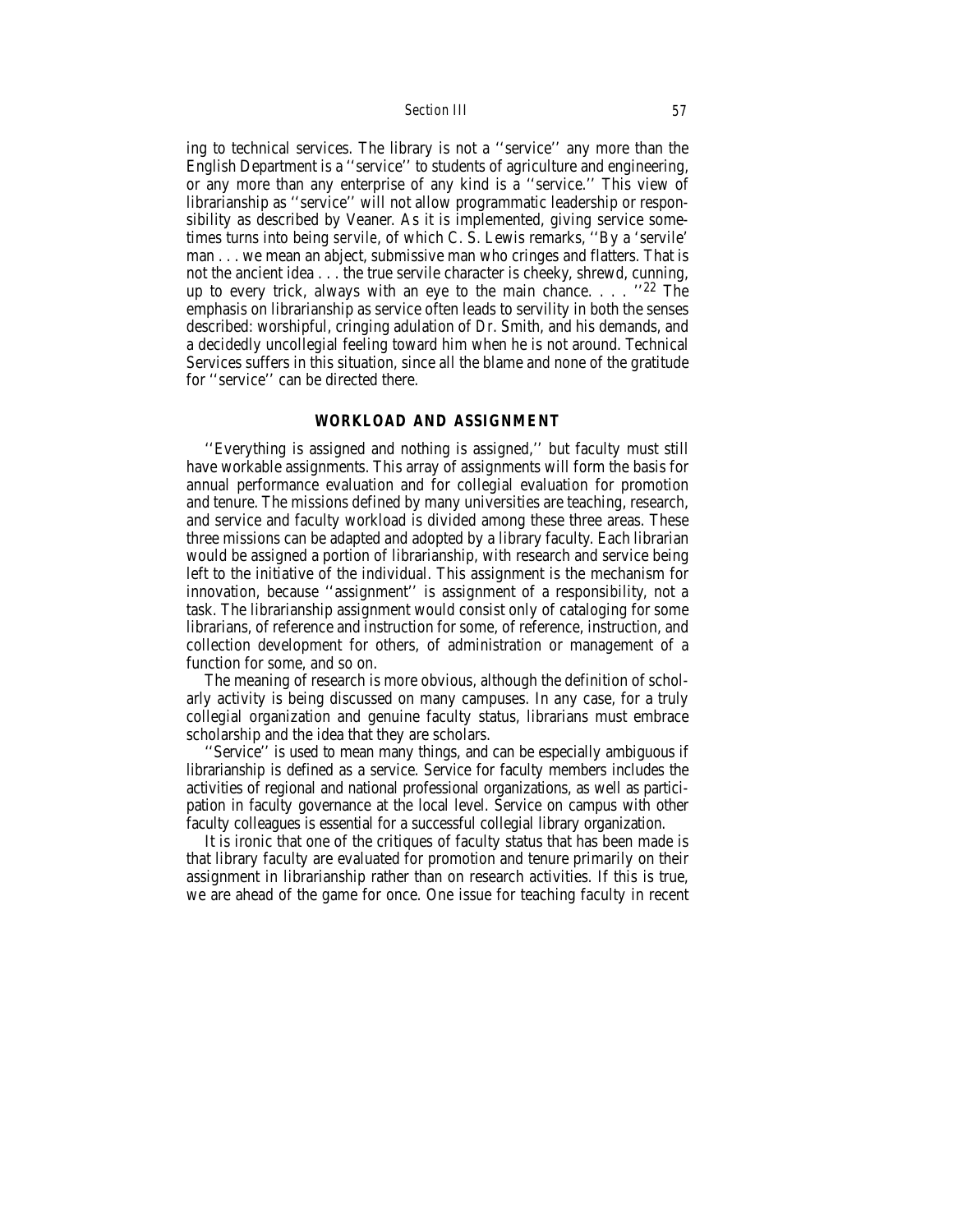years has been the need for each faculty member to be evaluated on the percentages of teaching, research, and service assigned to each individual, rather than making decisions primarily based on research output, which may be a small percentage of the entire workload.

## *TIME AND SPACE*

One aspect of ''assignment'' is the difficult and literal one: how much? Teaching faculty may have percentages of time devoted to each function. The percentage of time devoted to teaching will correspond to the part of the department's curriculum that is assigned to each faculty member, and may be nearly identical for each person, or may vary according to factors such as the level of student being taught. The percentage of time assigned to teaching includes explicitly named courses, and implicitly includes preparation, office hours and other time to meet with students, etc.

Librarianship assignments can mimic this situation to a certain extent. The hours devoted to reference and instruction can be divided among reference librarians, equally or according to some formula or special arrangement. That assignment can include explicitly scheduled hours and implicit activity such as preparation, individual reference and instruction for patrons who request it, preparation of instructional materials, and so on.

This type of assignment is somewhat different for technical services librarians. While cataloging was scheduled to a certain degree in the days when one went ''to the terminal,'' those days are gone, with cataloging software installed on the desktop computer of each cataloger. Therefore, while catalogers can be assigned a portion of the cataloging workload, by language, format, subject, etc., and while that explicit assignment can have implicit activities such as solving problems, assigning call numbers, and so on, this is not the same as having a defined number of hours of reference or instruction. Whereas reference and library instruction are scheduled and predictable, the stream of items to be cataloged never dries up. There is also a danger that a cataloger could simply never catalog since it is unscheduled. Kingma and McCombs discuss workload in analyzing the ''opportunity costs'' for faculty status, estimating the amount of work that is ''lost'' when librarians engage in research and other scholarly activities.<sup>23</sup> Time spent on one thing cannot be spent on another, but the notion expressed by Kingma and McCombs that a certain number of books would have been cataloged, for example, for every hour that a librarian spends instead on research, or anything else, is dubious.

The view that library faculty have no time, or very little time, to engage in scholarship is widely accepted. Hill characterizes library faculty as being like those teaching faculty who have a heavy teaching load.<sup>24</sup> Mitchell and Morton emphasize the fact that being a faculty member is "not a forty-hour job."25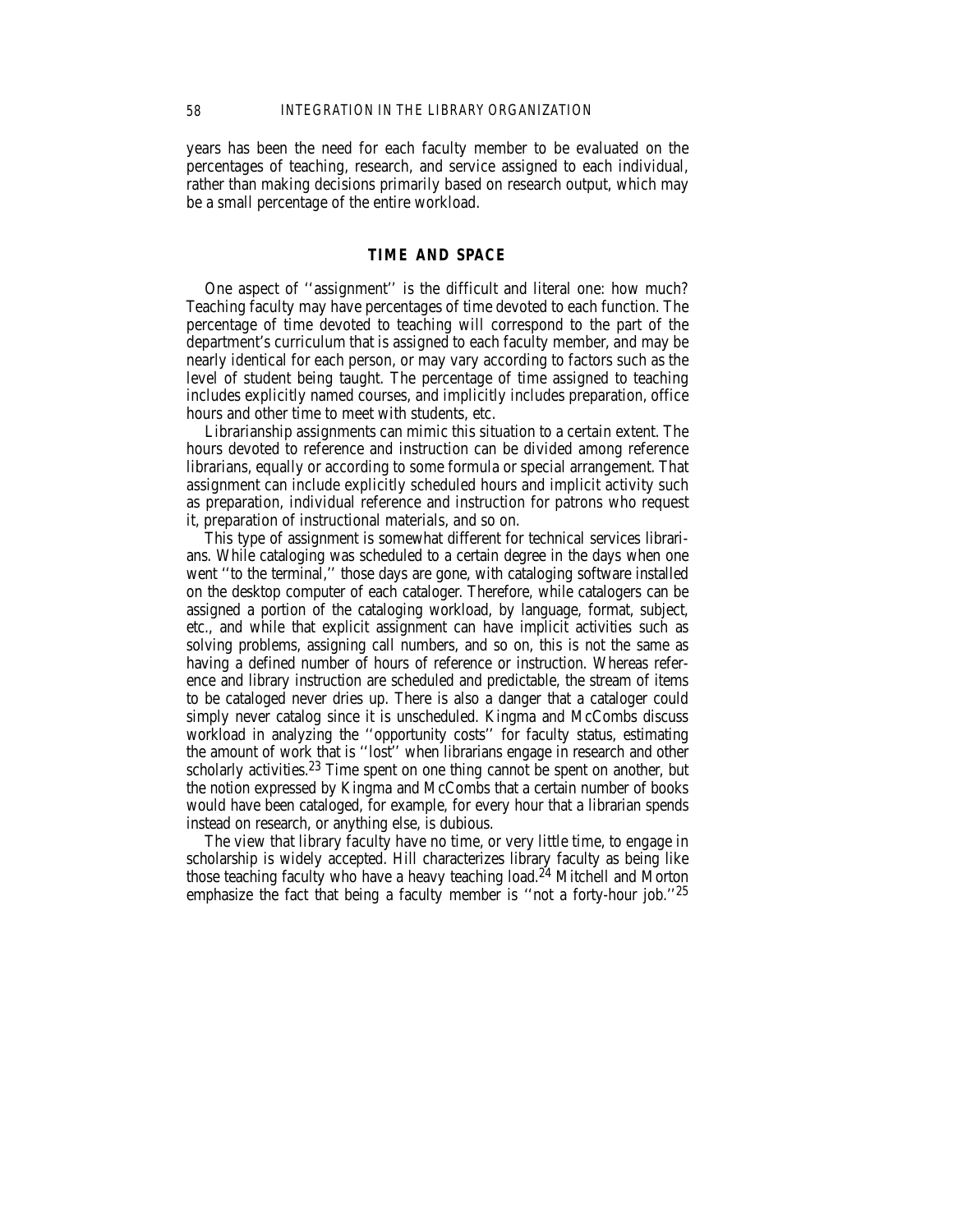#### *Section III 59*

These two assertions are probably true, but they disguise something at the heart of the rancor many librarians feel about faculty status. Even teaching faculty with ''heavy course loads'' are free to manage their time outside the classroom. In many libraries, however, ''not a forty-hour job'' still means coming at eight and sitting still until five, rather than having the freedom to come and go in the way that is best for each library faculty member, whether other employees are envious or disapproving or not. Hill also remarks, accurately, that most librarians have a twelve-month contract, and are not free to pursue scholarship in the summer.<sup>26</sup> Most libraries could probably afford to have a number of faculty on academic year contracts, however, and those that remain on twelve-month appointments probably have fewer demands in the summer, and could plan more scholarly activity for that time.

Ackerman quotes an analysis of the organization of a university library as stating that ''the degree of formal supervision required by the library greatly exceeds that customary in the teaching colleges."<sup>27</sup> The librarians at this institution were uncertain about the prospects for a successful collegial organization for this reason. This is where the collegial and functional organizations meet, however, especially in technical services. A well-run technical services operation should not need library faculty to babysit. Experienced upper-level staff can be the best supervisors for the daily operations in technical services, leaving library faculty free to plan and execute the programmatic responsibility and engage in scholarship and governance as well.

Space is as great a factor as time. It was a revelation to me a number of years ago to hear a colleague remark on the eve of a library building project, ''We're the last faculty on campus who don't have offices.'' The new library included a separate office for each faculty member, because in the collegial organization, there may be a hierarchy concerning window offices or corner offices, but not in the fact that each scholar needs a private place to work. Lacking private offices, both technical and public services faculty suffer disadvantages. Public services librarians may be subject to a constant stream of traffic, whereas technical services librarians may have to work in a crowded warren of desks, undifferentiated from all other types and levels of staff, with their comings and goings more obvious and remarked on. Moreover, public services librarians perform reference and instruction at various designated places in the library. Technical services librarians have no ''escape'' from whatever space has been allotted to the department.

# *INTERACTION WITH TEACHING FACULTY*

While public services librarians interact with teaching faculty during reference, instruction, and collection management activities, technical services librarians may have few opportunities for this kind of interaction. In the collegial organization, however, faculty have responsibilities that take them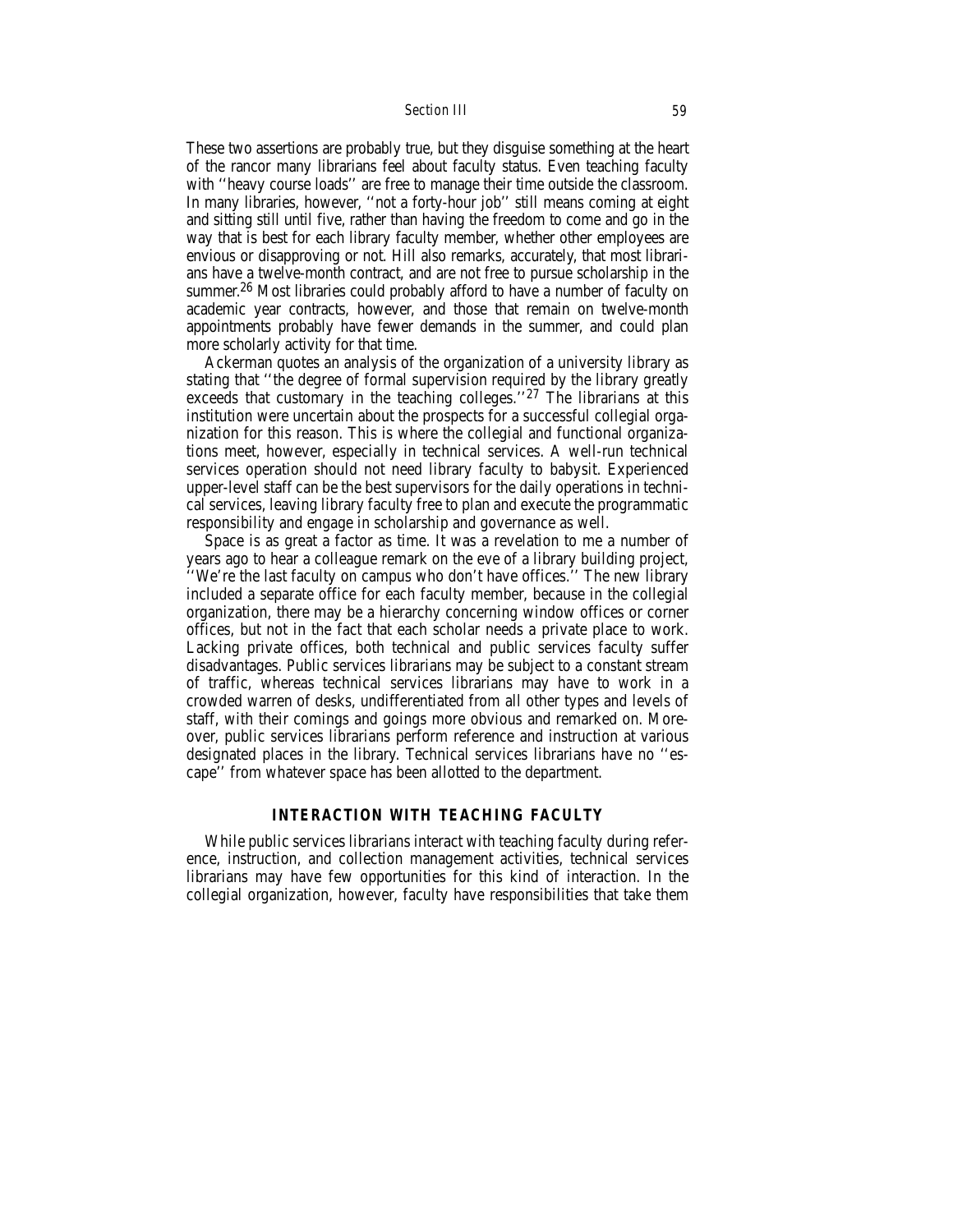beyond the walls of their own department, and library faculty have a vital contribution to make in the way of university service. Faculty governance is carried out through a faculty senate and its standing and ad hoc committees. Library faculty have a broad intellectual outlook, organizational skills, and a view of the organization that is not limited to one college or department, which makes them valuable participants in university service.

While this kind of service is valuable for librarians and the university alike, it has another benefit for those who will take notice. The argument that librarians cannot be successful as faculty because our teaching colleagues will not accept us is belied by the behavior they show when participating on committees. They may not accept us as teachers, because we are not teachers. But if we are "wearing our own clothes," as Hill suggests, we will be accepted. Teaching faculty are as variable as any other group. They range from the dunce to the genius, and from the utterly provincial, who see the world from the perspective of their own department or discipline only, to those with a much broader perspective. Their view of library faculty is generally condescendingly uninterested at worst, to truly collegial at best. Moreover, it is naïve to believe that teaching faculty accept each other without reservation, and reject library faculty as unworthy. One hardy aspect of academic politics is the scorn of one department or discipline for another, and the pecking order that exists even in the same department between different sub-disciplines and individual faculty.

### *CONCLUSION*

The collegial organization is better for a library, and particularly for technical services, than any functional organization by itself. The combination of functional expertise and the flexibility and broad outlook of the scholar are what allow the library ''program'' to be like the programs in a teaching department. In the view of Veaner, librarians have programmatic responsibility like that of teaching faculty for the curriculum. No organization makes people anything other than flawed, exasperating humans, but the collegial model frees the best people to do their best work.

#### NOTES

1. Allen B. Veaner. ''Paradigm Lost, Paradigm Regained? A Persistent Personnel Issue in Academic Librarianship, II.'' *College & Research Libraries*, 55, no. 5 (1994): 389-403.

2. Ibid., p. 393.

3. Ibid., p. 394.

4. For an interesting account of the governance issues facing academic librarians during the 1970s, see Page Ackerman, ''Governance and Academic Librarians,'' *Library Research*, 2 (March 1981): 3-28.